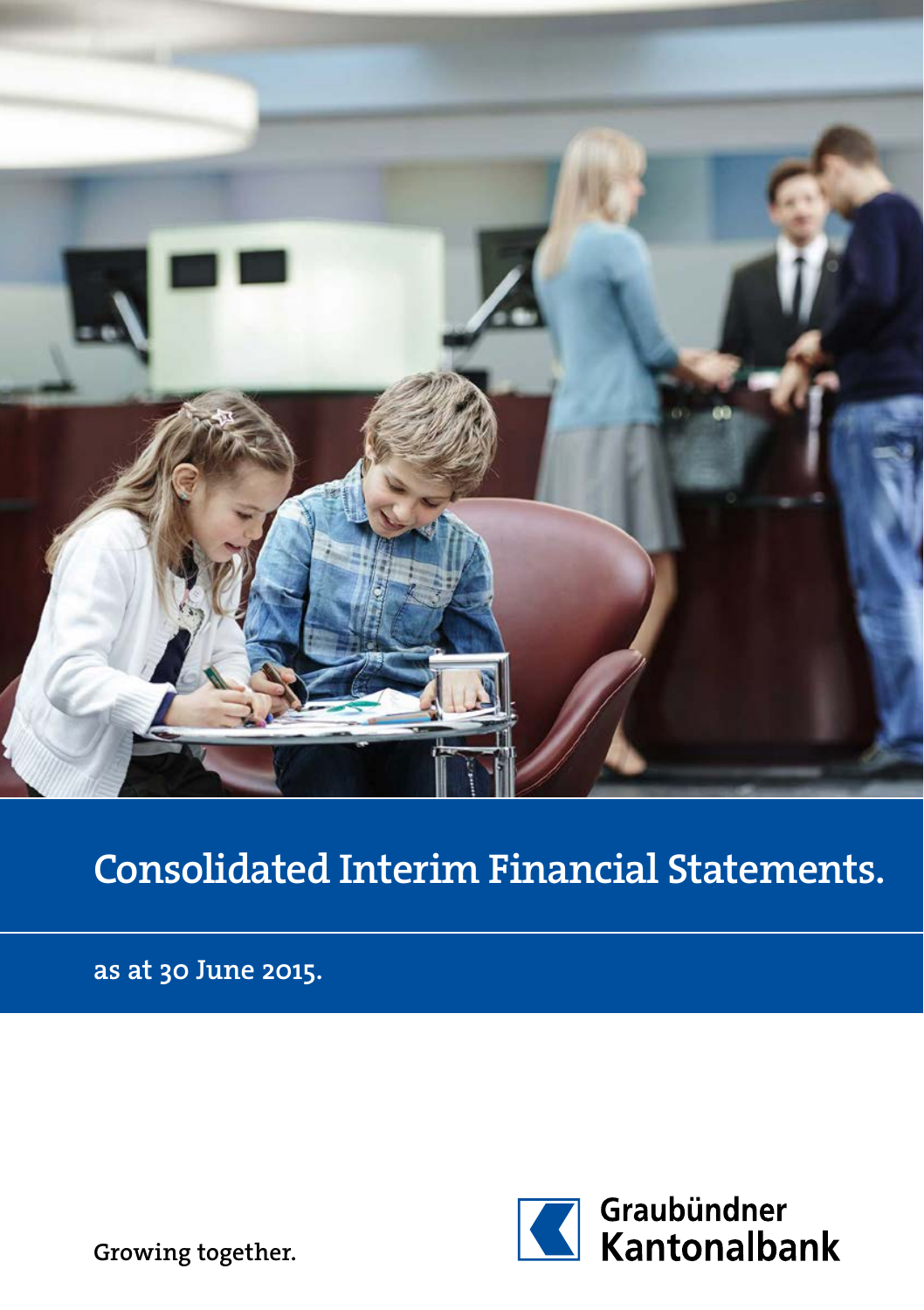Group Key Figures. (Half-yearly figures are not audited.)

|                                                                    | 30.06.2015    | 31.12.2014                  |            |
|--------------------------------------------------------------------|---------------|-----------------------------|------------|
| Balance sheet/Off-balance-sheet                                    |               | in CHF 1,000 in CHF 1,000   | $+/-$ in % |
| Client assets 1)                                                   | 29,403,822    | 30,156,640                  | $-2.5$     |
| Loans to clients                                                   | 16,858,639    | 16,365,226                  | $+3.0$     |
| Own funds <sup>2</sup> )                                           | 2,273,460     | 2,267,090                   | $+0.3$     |
|                                                                    |               |                             |            |
| Headcount                                                          | 30.06.2015    | 31.12.2014                  | +/– in %   |
| $FTEs$ 3)                                                          | 790.4         | 804.9                       | $-1.8$     |
|                                                                    |               | 1st half 2015 1st half 2014 |            |
| <b>Income statement</b>                                            |               | in CHF 1,000 in CHF 1,000   | +/– in %   |
|                                                                    |               |                             |            |
| Gross earnings                                                     | 183,359       | 193,985                     | $-5.5$     |
| Operating expenses                                                 | 84,897        | 84,760                      | $+0.2$     |
| Gross profit                                                       | 98,462        | 109,225                     | $-9.9$     |
| Group profit before extraordinary items and taxes                  | 91,416        | 101,316                     | -9.8       |
| Profit before allocation to reserves without minority interests    | 104,261       | 96,816                      | $+7.7$     |
| Group profit                                                       | 89,985        | 88,472                      | $+1.7$     |
|                                                                    |               |                             |            |
| <b>Key figures</b>                                                 | 1st half 2015 | 1st half 2014               | $+/-$ in % |
| Net new money 1)                                                   | $-310,231$    | $-9,648$                    |            |
| Operating expenses/gross earnings (CIR I)                          | 46.3%         | 43.7%                       | +6.0       |
| Operating expenses incl. amortisation and depreciation/gross earn- |               |                             |            |
| ings (CIR II)                                                      | 48.8%         | 46.4%                       | $+5.1$     |
| Return on equity (ROE); (basis: profit without minority interests) | 9.4%          | 9.1%                        | $+3.3$     |
| Profit/PS (EPS); (basis: profit without minority interests)        | 41.7          | 38.7                        | $+7.7$     |
| Own funds 2)/PS                                                    | 909.4         | 906.8                       | $+0.3$     |
| Own funds incl. minority interests/balance sheet total             | 10.2%         | 11.2%                       | -9.0       |
| Return on equity (ROE) on own funds target of $14.5\%$ CETI ratio  | 12.1%         | 11.5%                       | $+5.4$     |
| Excess capital (basis: 8%/CH standard)                             | 46.2%         | 49.6%                       | -6.9       |
| Core capital ratio (CETI ratio/Tier I ratio)                       | 18.6%         | 18.9%                       | $-1.3$     |
|                                                                    |               |                             |            |

1) Client funds, client deposits and fiduciary investments incl. client assets with account and custody account manage-ment at third-party banks (incl. double counting); from 2012 without cash management positions

2) before the appropriation of profits, without minority interests

3) adjusted for part-time positions, apprenticeships at 50%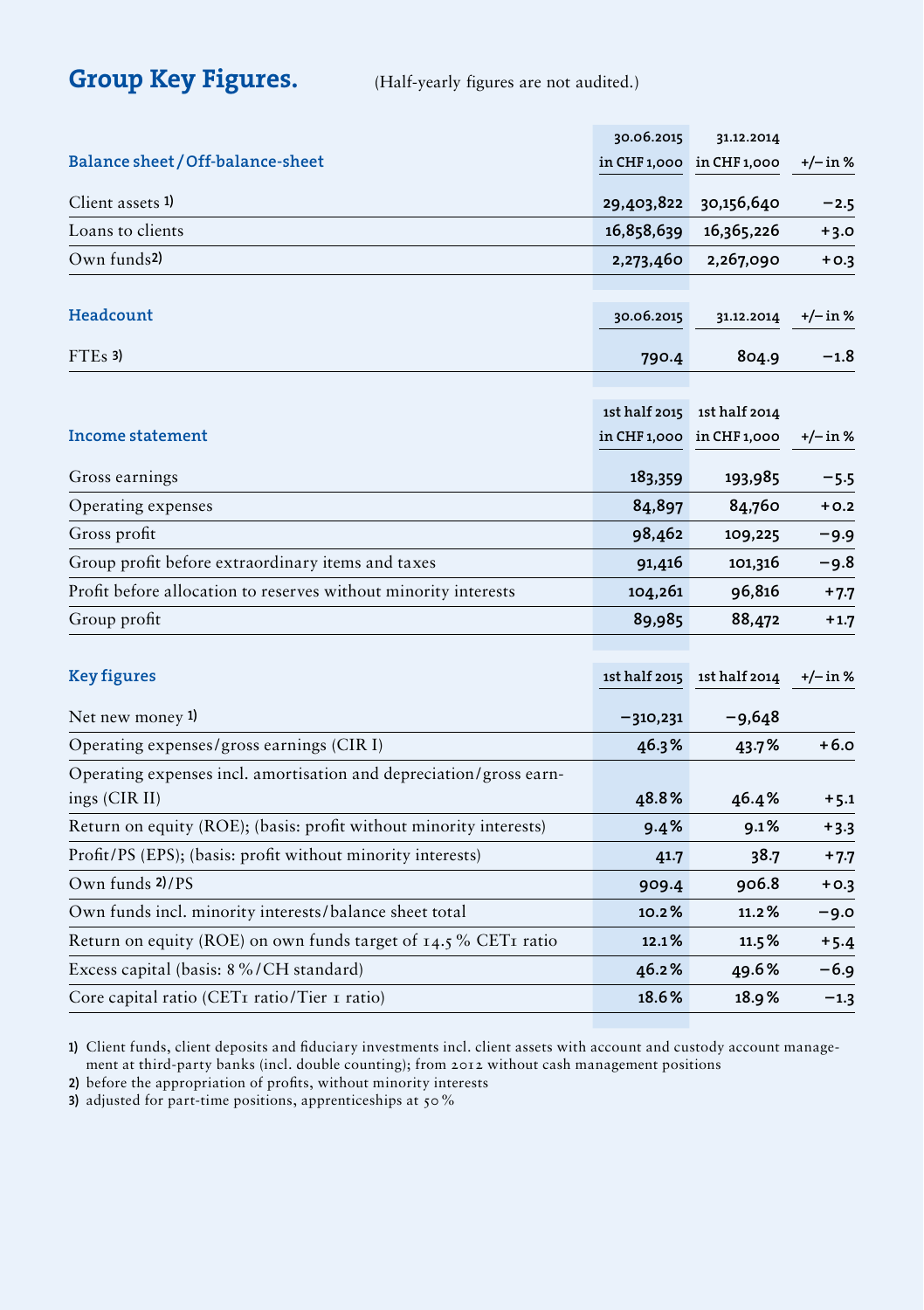## Half-Year and Management Report – Graubündner Kantonalbank increases Group profit.



Alois Vinzens CEO

Peter Fanconi Chairman

## Strong growth in loans to clients.

Sound mortgage growth is being supported by the brokerage of real estate financing. This business has a positive influence on the average loan-to-value ratio while broadening risk diversification.

## Client assets: performance and adjustments weigh on results.

Client assets declined to CHF 29.4 billion (-2.5%) as a result of losses in value and outflows. The negative performance is primarily attributable to currency effects. Net outflows of CHF 310.2 million related to the adjustment of cross-border business.

## Negative money market rates dent interest income.

The 5.2% decline in net interest income can be ascribed to the negative interest rate policy of the Swiss National Bank, which gave rise to higher hedging costs. Hedging costs on short- and medium-term positions are having an impact on the current year in particular.

## Commission business undergoing adjustment.

Net fee and commission income declined by 9.8% to CHF 52.2 million. Reduced income from retrocessions and the fall in client deposits as a result of the adjustment of cross-border business are weighing on results. The higher share of asset management mandates generated additional income.

Graubündner Kantonalbank posted a 1.7% increase in Group profit in the first half of 2015 over the same period last year. The lending and mortgage business reported a solid performance. Operating income suffered from the decline in interest business. The risk profile of the loan portfolio had a positive effect. Expectations for the full financial year 2015 have been raised from the forecast made in February.

## Trading business higher.

Net trading income (CHF +2.9 million / +31.3%) reflects the increase in foreign currency transactions in client business. Other income (CHF -1.7 million/-21.6%) includes major gains on the disposal of financial assets in the previous year.

## Operating expense under control.

Current costs were reduced over the previous year. The +0.2% (CHF 0.14 million) rise in operating expense is attributable to investments in new and innovative products and processes in the investment business. Lower income pushed up the cost/income ratio II to 48.8% (previous year: 46.4%). Productivity remains relatively high, however.

## Positive trend in allowances.

The development of value adjustments for credit risks has so far given no indication of an increase in credit risk exposure. This is because businesses in the construction and tourism sectors are adjusting to lower demand, so only a few defaults are expected.

## Expected completion of the US tax programme process.

Graubündner Kantonalbank is participating in Category 2 of the US tax programme. The parent company is expected to complete the process in autumn.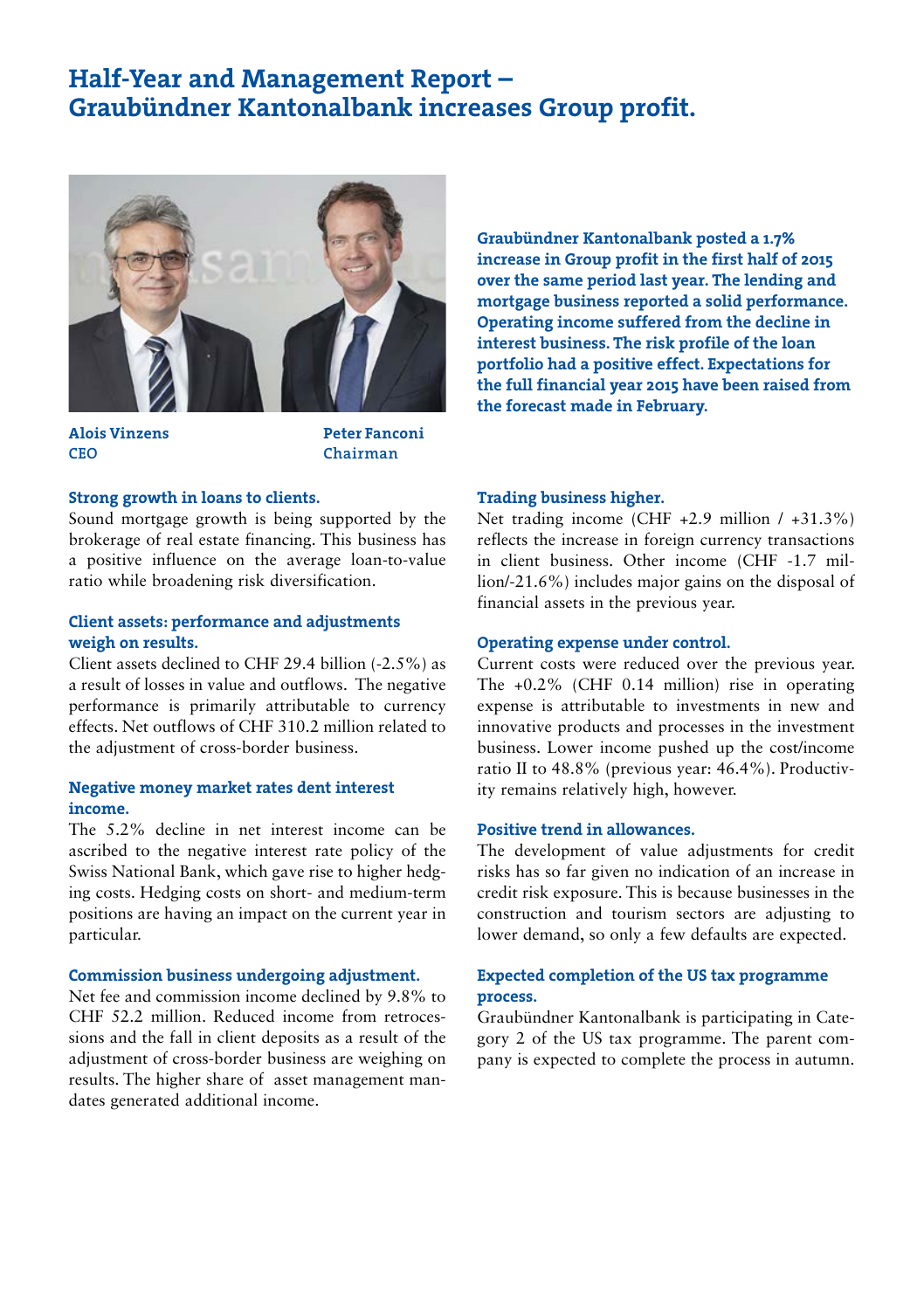## Gain on disposal of Swisscanto units earmarked for future projects.

In the first half of 2015, Graubündner Kantonalbank realised a gain of CHF 16.8 million on the disposal of its Swisscanto holding. The gain is being transferred to the reserves for general banking risks and will be used for investments in major projects.

## Group profit up slightly.

Group profit was up slightly to CHF 90 million. Net profit before allocations to reserves and after deductions for minority interests increased by 7.7%.

## Above-average capital base.

GKB reported shareholders' equity (including minority interests) of CHF 2,311 million for the first half of 2015. With a core capital ratio (CET 1) of 18.6%, it is one of the best-capitalised banks in Switzerland.

## Improved expectations.

Given the first half of the year, the outlook for 2015 has improved markedly over what we communicated in February. Expected net profit is being revised upwards by approximately CHF 10 million to CHF 170 to CHF 180 million. Group profit is expected to total CHF 160 to CHF 165 million, which is at the previous year's level. Earnings per share is likely to be between CHF 70 and CHF 72, with the dividend unchanged at CHF 38.

## Information on the summarised notes.

## Extraordinary income and expense.

In addition to the aforementioned gains on the disposal of Swisscanto units (CHF 16.8 million), extraordinary income (CHF 17.2 million) in the first half of 2015 was positively influenced by gains on the disposal of own real estate (CHF 0.4 million). Extraordinary expense (CHF 16.9 million) primarily includes the aforementioned creation of reserves for general banking risks (CHF 16.8 million).

## Changes in the accounting and valuation principles.

None.

## Material events after the closing date of the interim financial statements. None.

Chur, 31. July 2015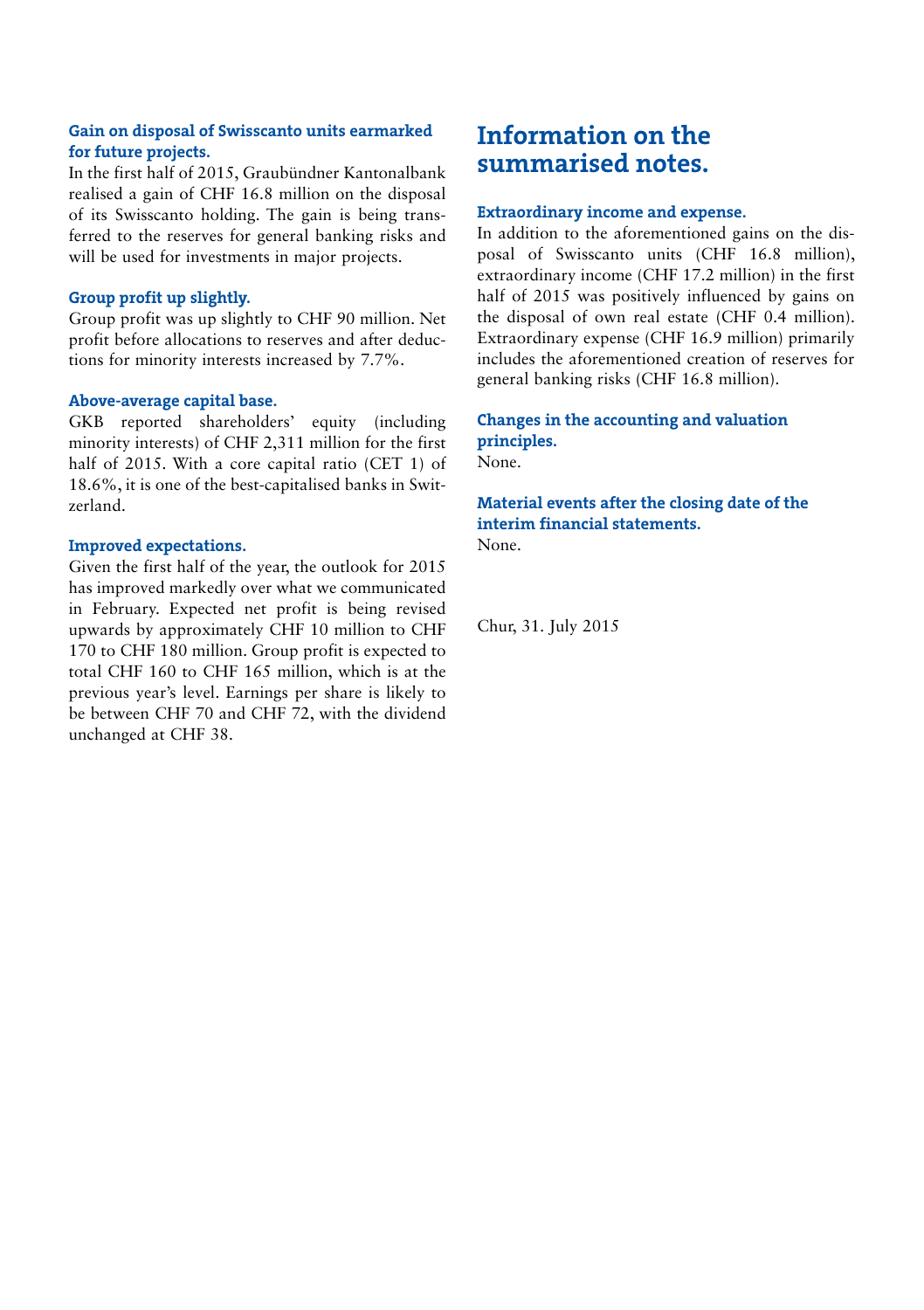# Group Balance Sheet.

|                                               | 30.06.2015 | 31.12.2014                |            |
|-----------------------------------------------|------------|---------------------------|------------|
| <b>Assets</b>                                 |            | in CHF 1,000 in CHF 1,000 | $+/-$ in % |
|                                               |            |                           |            |
| Liquid assets                                 | 3,228,888  | 1,411,157                 | $+128.8$   |
| Claims from money market securities           | 91         | 96                        | $-5.2$     |
| Due from banks                                | 655,179    | 682,463                   | $-4.0$     |
| Due from customers                            | 2,627,567  | 2,582,824                 | $+1.7$     |
| Mortgage loans                                | 14,231,072 | 13,782,402                | $+3.3$     |
| Securities and precious metals trading assets | 281        | 283                       | $-0.7$     |
| Financial assets                              | 1,377,033  | 1,477,985                 | $-6.8$     |
| Non-consolidated participations               | 13,458     | 19,750                    | $-31.9$    |
| Tangible assets                               | 119,497    | 121,079                   | $-1.3$     |
| Accrued income and prepaid expenses           | 37,215     | 34,764                    | $+7.1$     |
| Other assets                                  | 405,439    | 478,246                   | $-15.2$    |
| Balance sheet total                           | 22,695,720 | 20,591,049                | $+10.2$    |

|                                                    | 30.06.2015 | 31.12.2014                |            |
|----------------------------------------------------|------------|---------------------------|------------|
| Liabilities                                        |            | in CHF 1,000 in CHF 1,000 | $+/- in %$ |
| Due to banks                                       | 2,118,594  | 619,984                   | $+241.7$   |
| Due to customers on savings and deposit accounts   | 8,779,272  | 8,736,388                 | $+0.5$     |
| Other balances due to customers                    | 5,859,191  | 5,703,550                 | $+2.7$     |
| Medium-term notes                                  | 39,015     | 44,604                    | $-12.5$    |
| Bonds and loans from central mortgage institutions | 3,114,315  | 2,641,230                 | $+17.9$    |
| Accrued expenses and deferred income               | 48,662     | 71,234                    | $-31.7$    |
| Other liabilities                                  | 183,479    | 226,938                   | $-19.2$    |
| Value adjustments and provisions                   | 243,116    | 243,443                   | $-0.1$     |
| Reserves for general banking risks                 | 1,326,758  | 1,309,958                 | $+1.3$     |
| Endowment capital                                  | 175,000    | 175,000                   |            |
| Participation capital                              | 75,000     | 75,000                    |            |
| Own equity                                         | $-2,976$   | $-4,066$                  | $-26.8$    |
| Capital reserve                                    | 48,484     | 47,785                    | $+1.5$     |
| Retained earnings                                  | 563,733    | 504,532                   | $+11.7$    |
| Minority interests in equity                       | 34,092     | 31,662                    | $+7.7$     |
| Group profit                                       | 89,985     | 163,807                   |            |
| of which minority interests                        | 2,524      | 4,926                     |            |
| <b>Balance sheet total</b>                         | 22,695,720 | 20,591,049                | $+10.2$    |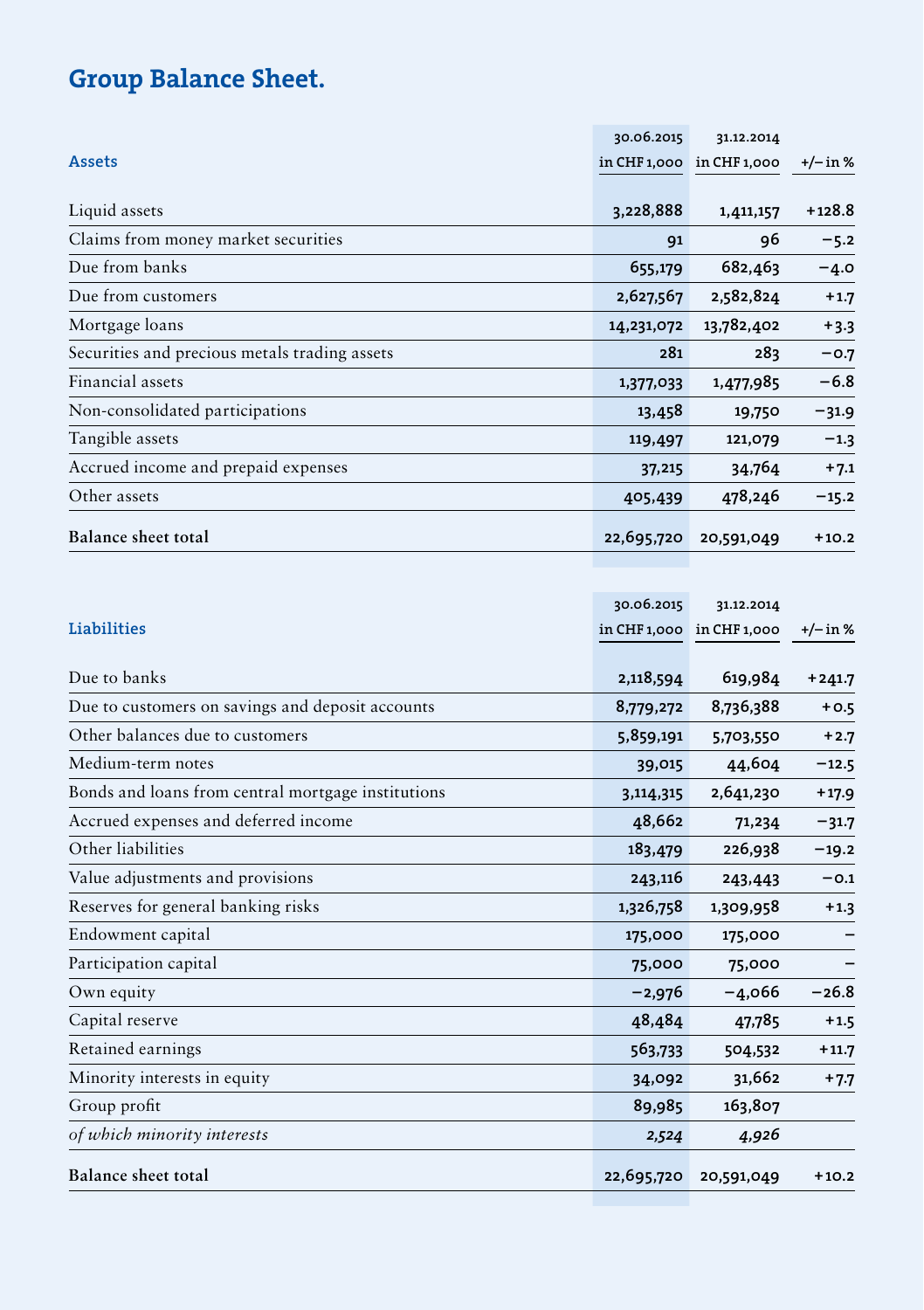# Consolidated Income Statement.

|                                                                |          | 1st half 2015 1st half 2014 |          |
|----------------------------------------------------------------|----------|-----------------------------|----------|
|                                                                |          | in CHF 1,000 in CHF 1,000   | +/– in % |
| Net interest income                                            | 113,053  | 119,210                     | $-5.2$   |
| Net fee and commission income                                  | 52,188   | 57,887                      | $-9.8$   |
| Net trading income                                             | 12,113   | 9,227                       | $+31.3$  |
| Other ordinary income                                          | 6,005    | 7,661                       | $-21.6$  |
| Gross income                                                   | 183,359  | 193,985                     | $-5.5$   |
| Personnel expense                                              | 57,759   | 57,974                      | $-0.4$   |
| General administrative expense                                 | 27,138   | 26,786                      | $+1.3$   |
| Total operating expense                                        | 84,897   | 84,760                      | $+0.2$   |
| Operating profit/operational cash flow                         | 98,462   | 109,225                     | $-9.9$   |
| Depreciation and write-offs on fixed assets and participations | 4,496    | 5,229                       | $-14.0$  |
| Value adjustments, provisions and losses                       | 2,550    | 2,680                       | $-4.9$   |
| Group profit before extraordinary items and taxes              | 91,416   | 101,316                     | $-9.8$   |
| Extraordinary income, including taxes                          | $-1,431$ | $-12,844$                   | $-88.9$  |
| of which allocation to reserves for general banking risks      | 16,800   | 11,000                      | $+52.7$  |
| Group profit                                                   | 89,985   | 88,472                      | $+1.7$   |
| of which minority interests                                    | 2,524    | 2,656                       | $-5.0$   |
|                                                                |          |                             |          |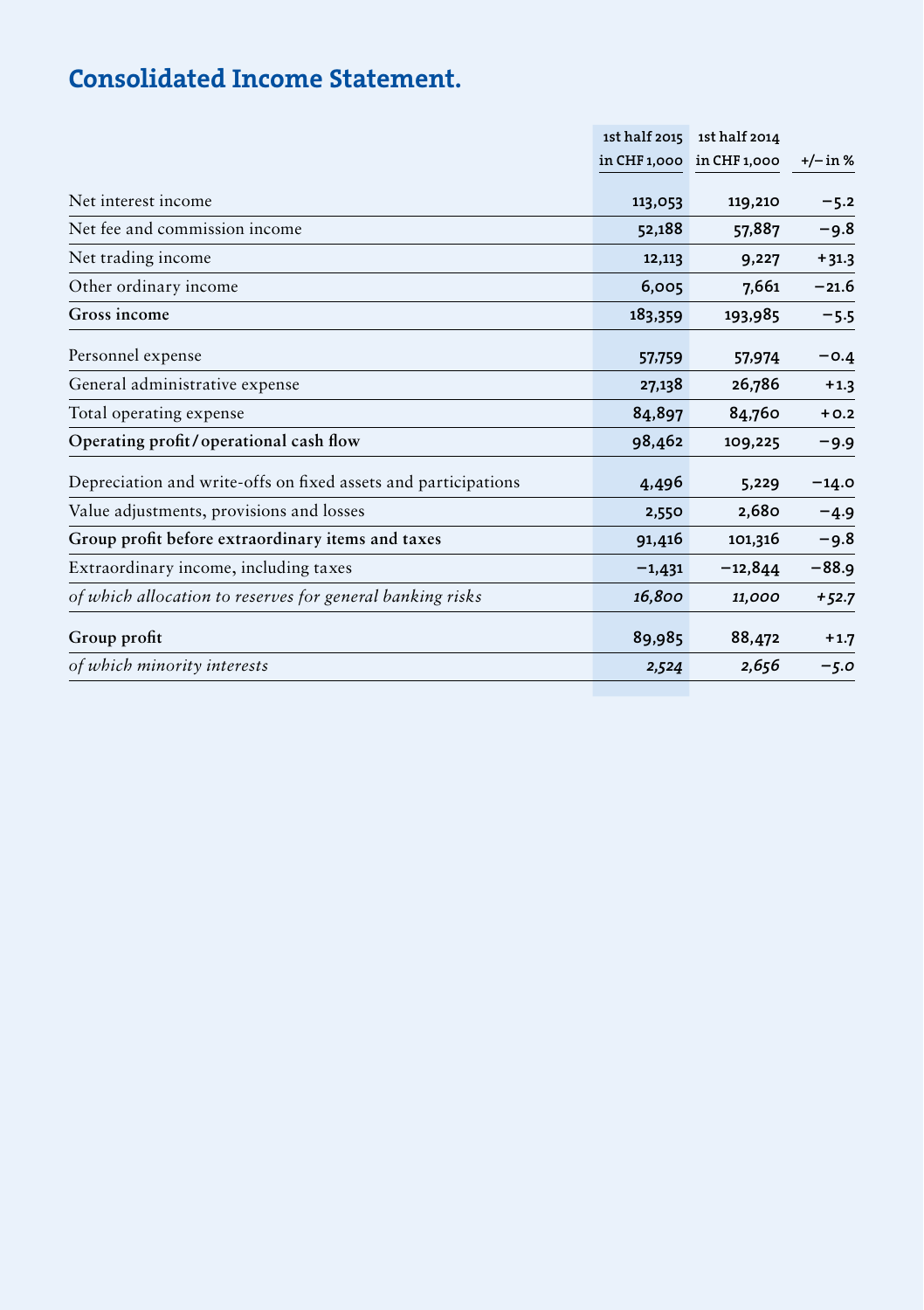# Statement of Equity Capital.

in CHF 1,000

| position)<br>Share capital<br>ing risks<br>reserves*<br>forward<br>interests*<br>period<br>reserves<br>reserves<br>Shareholders' equity on<br>163,807<br>31,662<br>47,785<br>1,309,958<br>$-4,066$<br>250,000<br>504,532<br>I.I.2015<br>Appropriation of profit<br>158,881<br>4,926<br>$-163,807$<br>Acquisition of treasury shares<br>$-3,750$<br>Sale of treasury shares<br>4,840<br>Gain (loss) from the sale of<br>treasury shares<br>699<br>Dividends and other distri-<br>butions<br>$-99,680$<br>$-2,496$<br>Other allocations to (with-<br>drawals from) the reserves for<br>general banking risks<br>16,800<br>Profit/loss (for the period)<br>89,985<br>Shareholders' equity on<br>48,484<br>1,326,758<br>89,985<br>563,733<br>30.06.2015<br>$-2,976$<br>250,000<br>34,092 |  | Capital | Profit | Reserves for<br>general bank- | conversion | Voluntary<br>retained<br>earnings<br>and retained<br>Currency earnings/loss-<br>es brought | Treasury<br>shares<br>(negative | Minority | Profit or<br>loss for the |            |
|--------------------------------------------------------------------------------------------------------------------------------------------------------------------------------------------------------------------------------------------------------------------------------------------------------------------------------------------------------------------------------------------------------------------------------------------------------------------------------------------------------------------------------------------------------------------------------------------------------------------------------------------------------------------------------------------------------------------------------------------------------------------------------------|--|---------|--------|-------------------------------|------------|--------------------------------------------------------------------------------------------|---------------------------------|----------|---------------------------|------------|
|                                                                                                                                                                                                                                                                                                                                                                                                                                                                                                                                                                                                                                                                                                                                                                                      |  |         |        |                               |            |                                                                                            |                                 |          |                           | Total      |
|                                                                                                                                                                                                                                                                                                                                                                                                                                                                                                                                                                                                                                                                                                                                                                                      |  |         |        |                               |            |                                                                                            |                                 |          |                           |            |
|                                                                                                                                                                                                                                                                                                                                                                                                                                                                                                                                                                                                                                                                                                                                                                                      |  |         |        |                               |            |                                                                                            |                                 |          |                           | 2,303,678  |
|                                                                                                                                                                                                                                                                                                                                                                                                                                                                                                                                                                                                                                                                                                                                                                                      |  |         |        |                               |            |                                                                                            |                                 |          |                           |            |
|                                                                                                                                                                                                                                                                                                                                                                                                                                                                                                                                                                                                                                                                                                                                                                                      |  |         |        |                               |            |                                                                                            |                                 |          |                           | $-3,750$   |
|                                                                                                                                                                                                                                                                                                                                                                                                                                                                                                                                                                                                                                                                                                                                                                                      |  |         |        |                               |            |                                                                                            |                                 |          |                           | 4,840      |
|                                                                                                                                                                                                                                                                                                                                                                                                                                                                                                                                                                                                                                                                                                                                                                                      |  |         |        |                               |            |                                                                                            |                                 |          |                           |            |
|                                                                                                                                                                                                                                                                                                                                                                                                                                                                                                                                                                                                                                                                                                                                                                                      |  |         |        |                               |            |                                                                                            |                                 |          |                           | 699        |
|                                                                                                                                                                                                                                                                                                                                                                                                                                                                                                                                                                                                                                                                                                                                                                                      |  |         |        |                               |            |                                                                                            |                                 |          |                           |            |
|                                                                                                                                                                                                                                                                                                                                                                                                                                                                                                                                                                                                                                                                                                                                                                                      |  |         |        |                               |            |                                                                                            |                                 |          |                           | $-102,176$ |
|                                                                                                                                                                                                                                                                                                                                                                                                                                                                                                                                                                                                                                                                                                                                                                                      |  |         |        |                               |            |                                                                                            |                                 |          |                           |            |
|                                                                                                                                                                                                                                                                                                                                                                                                                                                                                                                                                                                                                                                                                                                                                                                      |  |         |        |                               |            |                                                                                            |                                 |          |                           |            |
|                                                                                                                                                                                                                                                                                                                                                                                                                                                                                                                                                                                                                                                                                                                                                                                      |  |         |        |                               |            |                                                                                            |                                 |          |                           | 16,800     |
|                                                                                                                                                                                                                                                                                                                                                                                                                                                                                                                                                                                                                                                                                                                                                                                      |  |         |        |                               |            |                                                                                            |                                 |          |                           | 89,985     |
|                                                                                                                                                                                                                                                                                                                                                                                                                                                                                                                                                                                                                                                                                                                                                                                      |  |         |        |                               |            |                                                                                            |                                 |          |                           |            |
|                                                                                                                                                                                                                                                                                                                                                                                                                                                                                                                                                                                                                                                                                                                                                                                      |  |         |        |                               |            |                                                                                            |                                 |          |                           | 2,310,076  |